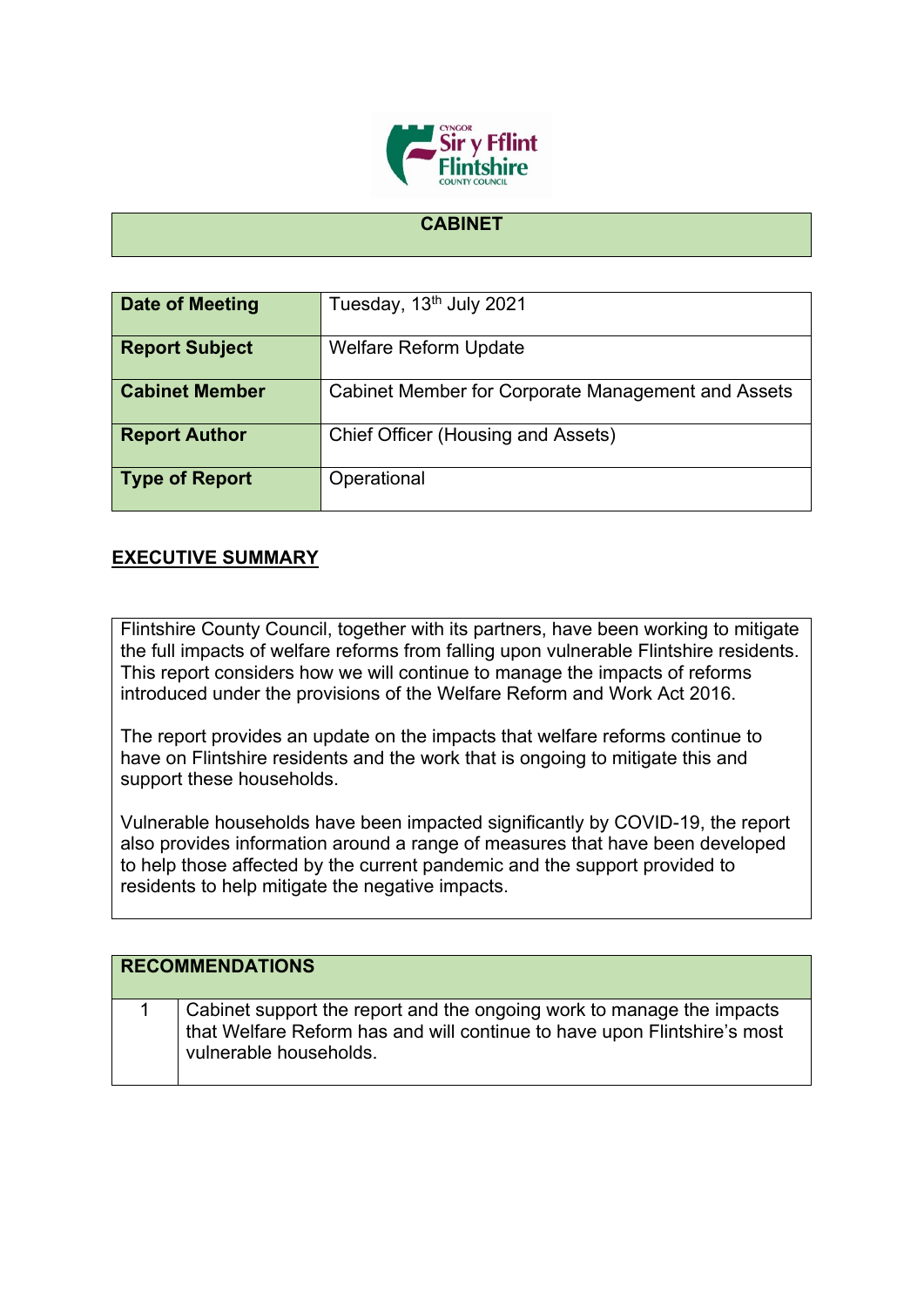## **REPORT DETAILS**

| 1.00 | <b>EXPLAINING THE WELFARE REFORM UPDATE</b>                                                                                                                                                                                                                                      |  |  |
|------|----------------------------------------------------------------------------------------------------------------------------------------------------------------------------------------------------------------------------------------------------------------------------------|--|--|
| 1.01 | Removal of the Spare Room Subsidy– More commonly referred to as<br>the Bedroom Tax, this reform relates to restrictions of Housing Benefit or<br>Universal Credit where the claimant is under occupying the property. The<br>restrictions are:                                   |  |  |
|      | 14% reduction to the eligible rent where a person living in a social landlord<br>property, has one or more "spare bedroom"<br>25% reduction to the eligible rent where a person living in a social landlord<br>property, has two or more "spare bedrooms"                        |  |  |
| 1.02 | According to latest statistics provided by the Department for Work &<br>Pensions (DWP) as at November 2020 155,884 recipients of Housing<br>Benefit in Wales had a reduction to their weekly award. No equivalent data<br>is currently published for Universal Credit customers. |  |  |
|      | <b>Impact in Flintshire</b>                                                                                                                                                                                                                                                      |  |  |
| 1.03 | Currently, a total of 515 households in Flintshire are subject to a reduction<br>in their housing benefit payments as a result of the Bedroom Tax.                                                                                                                               |  |  |
| 1.04 | Residents Subject to Underoccupancy Reduction May-21<br>350<br>300                                                                                                                                                                                                               |  |  |
|      | 250<br>200                                                                                                                                                                                                                                                                       |  |  |
|      | 150<br>100<br>50                                                                                                                                                                                                                                                                 |  |  |
|      | 0<br>LA<br><b>HA</b>                                                                                                                                                                                                                                                             |  |  |
|      | 14%<br>301<br>101<br>94<br>19<br>$\blacksquare$ 25%                                                                                                                                                                                                                              |  |  |
|      | 14%<br>$\blacksquare$ 25%                                                                                                                                                                                                                                                        |  |  |
|      |                                                                                                                                                                                                                                                                                  |  |  |
| 1.05 | 113 households in Flintshire are subject to a 25% reduction in their weekly<br>housing benefit payments and 402 households are subject to a 14%<br>reduction in their weekly housing benefit payments.                                                                           |  |  |
| 1.06 | The reduction in Housing Benefit for people who are subject to the<br>Bedroom Tax in Flintshire is around £9,200 per week which is around<br>£480,500 per year.                                                                                                                  |  |  |
| 1.07 | This means that tenants affected by this restriction have to find this extra<br>money to pay their rent.                                                                                                                                                                         |  |  |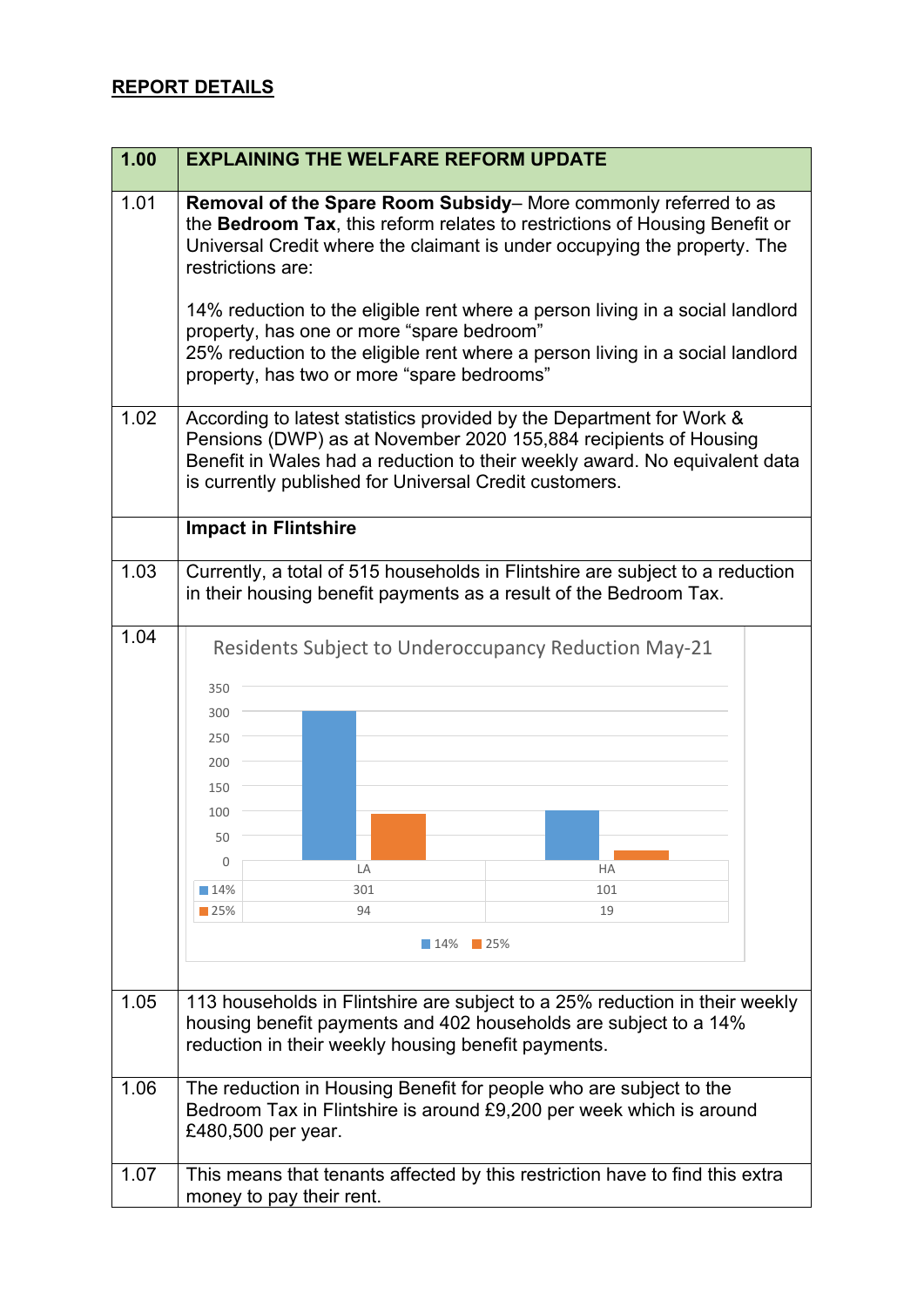| 1.08 | The data here is limited to those tenants who still claim housing benefit.<br>The Bedroom Tax is a restriction that also is applied to Universal Credit<br>(UC), however, the council does not have access to this data to be able to<br>report on this position. |  |  |
|------|-------------------------------------------------------------------------------------------------------------------------------------------------------------------------------------------------------------------------------------------------------------------|--|--|
| 1.09 | An indication of the number of tenants affected in UC can be shown by the<br>number that have been supported via a Discretionary Housing Payment,<br>which for 2020/21 this was 577.                                                                              |  |  |
|      | <b>Benefit Cap</b>                                                                                                                                                                                                                                                |  |  |
| 1.10 | The total amount of annual 'out of work' benefit income which a 'working-<br>age' household can receive is set at (figures for households outside of<br>greater London):                                                                                          |  |  |
|      | • £20,000 <sup>1</sup> for couples and lone parents (£383.56pw)<br>£13,400 for single claimants (£256.99pw)                                                                                                                                                       |  |  |
| 1.11 | At May 2021 a total of 8,611 households in Wales were subject to a<br>reduction in their housing benefit or UC as a result of the benefit cap being<br>applied.                                                                                                   |  |  |
|      | <b>Impact in Flintshire</b>                                                                                                                                                                                                                                       |  |  |
| 1.12 | At May 2021 there were 26 households in Flintshire which were subject to<br>a reduction in their housing benefit or UC as a result of the benefit cap<br>being applied. This is a total loss of income for these residents of around<br>£1,618 per year.          |  |  |
|      | <b>Universal Credit</b>                                                                                                                                                                                                                                           |  |  |
| 1.13 | At March 2021 the DWP confirmed 282,272 customers in Wales were in<br>receipt of UC of which 33% were working, this is comparable to the<br>percentages for the rest of the United Kingdom.                                                                       |  |  |
|      | <b>Impact in Flintshire</b>                                                                                                                                                                                                                                       |  |  |
| 1.14 | At February 2021 the caseload for Flintshire customers in receipt of UC<br>has increased to 11,983 compared to 9,798 in April 2020. This represents<br>a 22% increase.                                                                                            |  |  |
| 1.15 | In Flintshire the current UC caseload confirms 39% of those customers<br>$(4,721)$ are working which is above the average in Wales which is 35%                                                                                                                   |  |  |
|      | <b>Unemployment in Wales</b>                                                                                                                                                                                                                                      |  |  |

 $_1$  For information - in Greater London area the benefit cap is set at £23,000 for couples/lone parents and £15,410 for single claimants.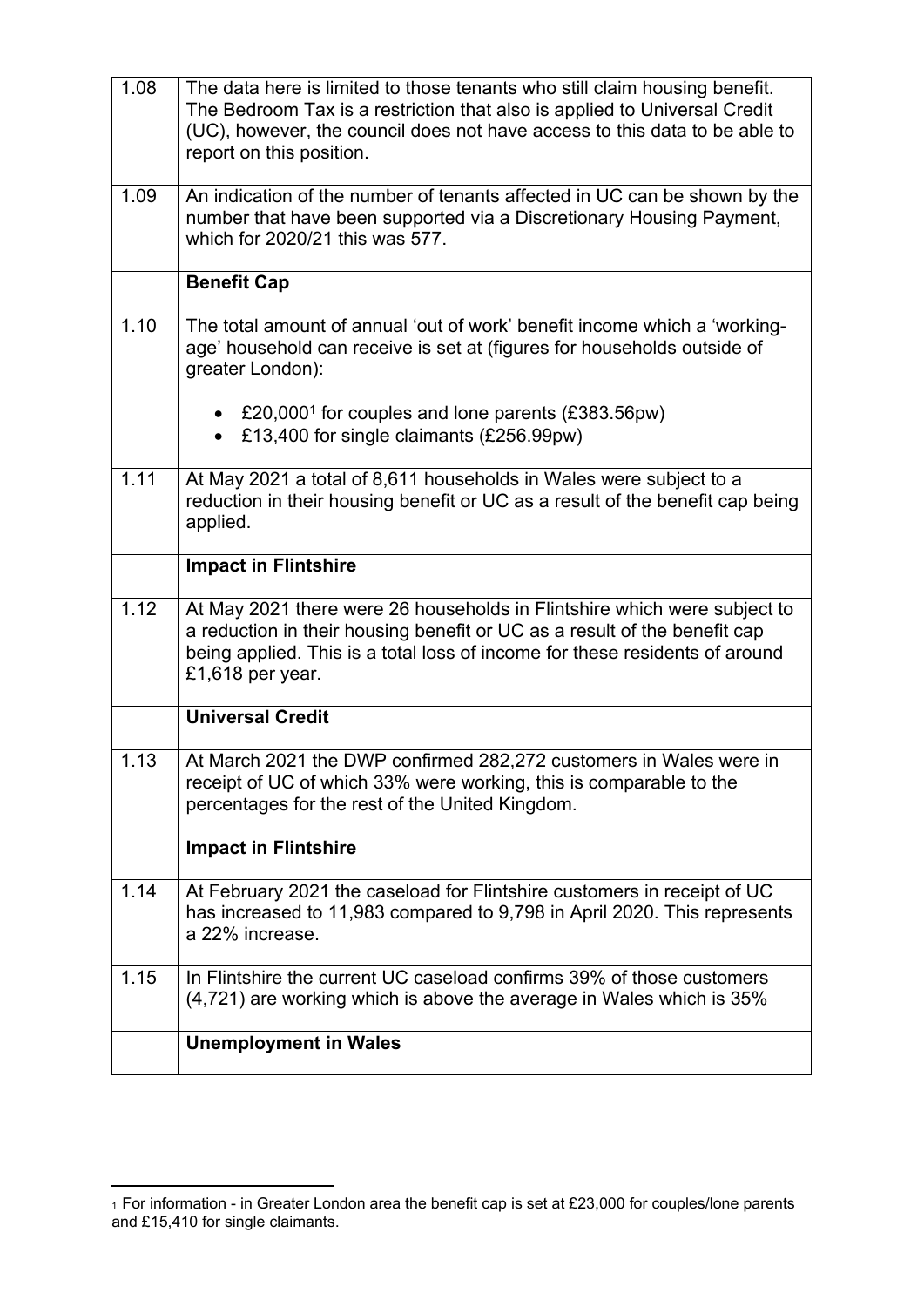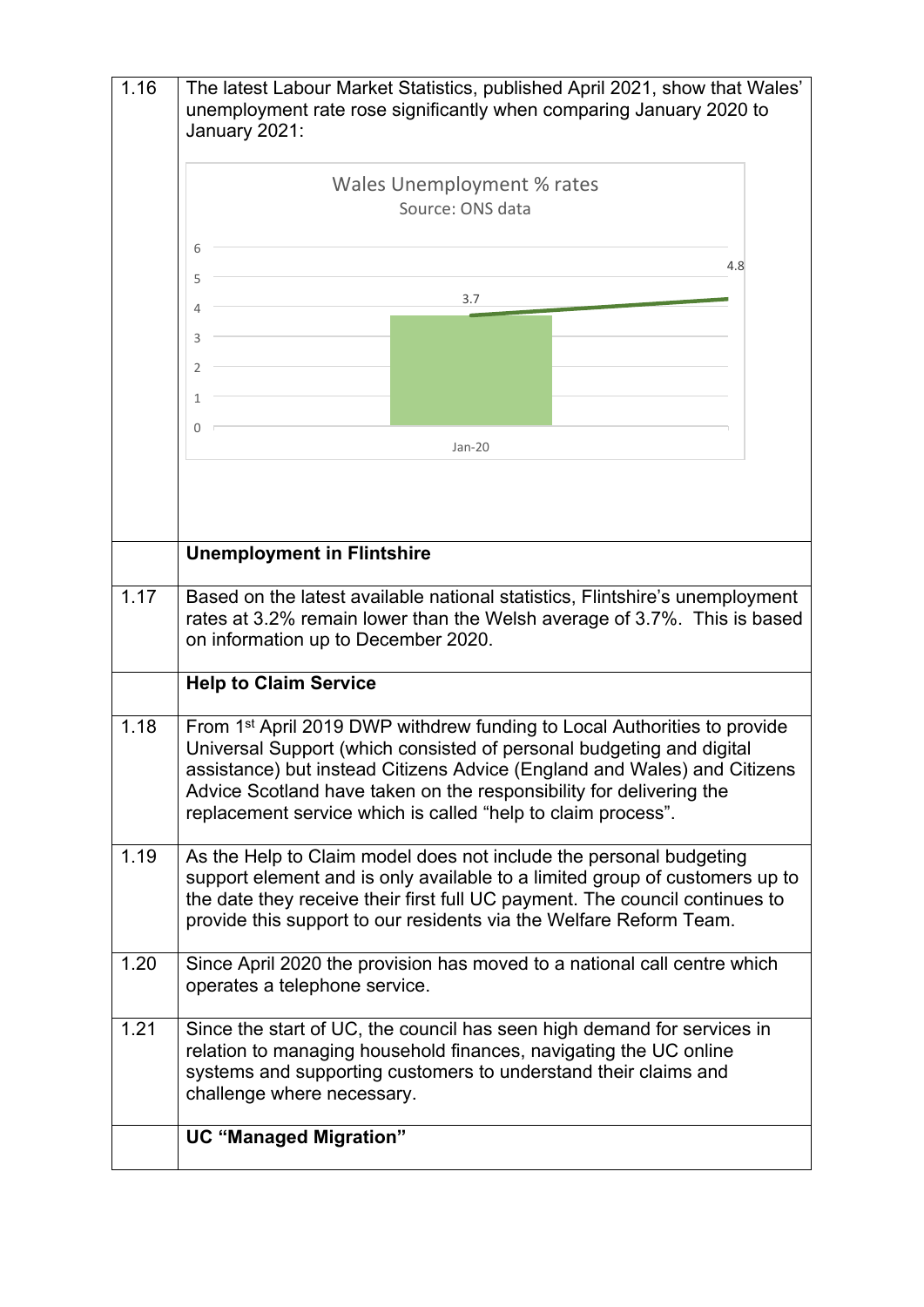| 1.22                                                                                                                                                                    | Managed migration is the transfer of existing legacy benefit claims to<br>Universal Credit, where there has not been a change of circumstances that<br>has resulted in a 'natural' transfer to Universal Credit.                                                                                                                                             |  |
|-------------------------------------------------------------------------------------------------------------------------------------------------------------------------|--------------------------------------------------------------------------------------------------------------------------------------------------------------------------------------------------------------------------------------------------------------------------------------------------------------------------------------------------------------|--|
| 1.23<br>In March 2019 DWP announced that Harrogate was going to be the pilot<br>area for a major trial of 'managed migration' due to its diverse range of<br>customers. |                                                                                                                                                                                                                                                                                                                                                              |  |
|                                                                                                                                                                         | Being part of the pilot is optional for customers and only those who<br>consent to moving to UC are being included.                                                                                                                                                                                                                                          |  |
|                                                                                                                                                                         | Harrogate was selected as it was one of the first areas to implement UC.<br>The pilot will run for a minimum of 12 months so at the earliest this was<br>due to end in July 2020. Due to the pandemic the pilot remains paused.                                                                                                                              |  |
| 1.24                                                                                                                                                                    | It is anticipated that the learning and evaluation once this pilot is reinstated<br>will be shared in advance of 'managed migration' being introduced in the<br>whole of Wales so that the Council can be prepared to support those<br>customers in readiness for the move to Universal Credit. An update can be<br>provided once the findings are released. |  |
|                                                                                                                                                                         | <b>Council Tax Reduction Scheme (CTRS)</b>                                                                                                                                                                                                                                                                                                                   |  |
| 1.25                                                                                                                                                                    | Welsh Government have recognised that there has been a national trend<br>in reducing caseloads and expenditure for CTRS in recent years.                                                                                                                                                                                                                     |  |
| 1.26<br>However this was not the case in the last financial year with expenditure<br>and caseloads rising due to the pandemic.                                          |                                                                                                                                                                                                                                                                                                                                                              |  |
|                                                                                                                                                                         | This will be tracked and monitored during 2021/22 to identify whether this<br>continues to be the case as we move into recovery.                                                                                                                                                                                                                             |  |
| 1.27                                                                                                                                                                    | There may be longer term impacts due to the effects of three lockdowns<br>resulting in consequential economic impact and potential job losses.<br>Furlough is currently still in place but the risk of job losses could result in<br>more residents requiring financial support and applying for CTRS.                                                       |  |
|                                                                                                                                                                         | Aside from the current situation, we are aware that the introduction of UC<br>has likely impacted the previously declining caseloads on the basis that<br>there is a requirement to claim CTRS separately to UC rather than in one<br>claim.                                                                                                                 |  |
| 1.28                                                                                                                                                                    | The council has been actively promoting the scheme to remind people of<br>its aim to support residents who are finding making payments to their<br>council tax a struggle because they are on low income or receiving<br>benefits (including UC).                                                                                                            |  |
| 1.29                                                                                                                                                                    | Work is being undertaken through a combination of proactive and reactive<br>methods with the aim of helping as many residents as possible for<br>example there is ongoing work linking with Council Tax to ensure we<br>support residents at the earliest opportunity, with the introduction of<br>signposting to support with reminder notices.             |  |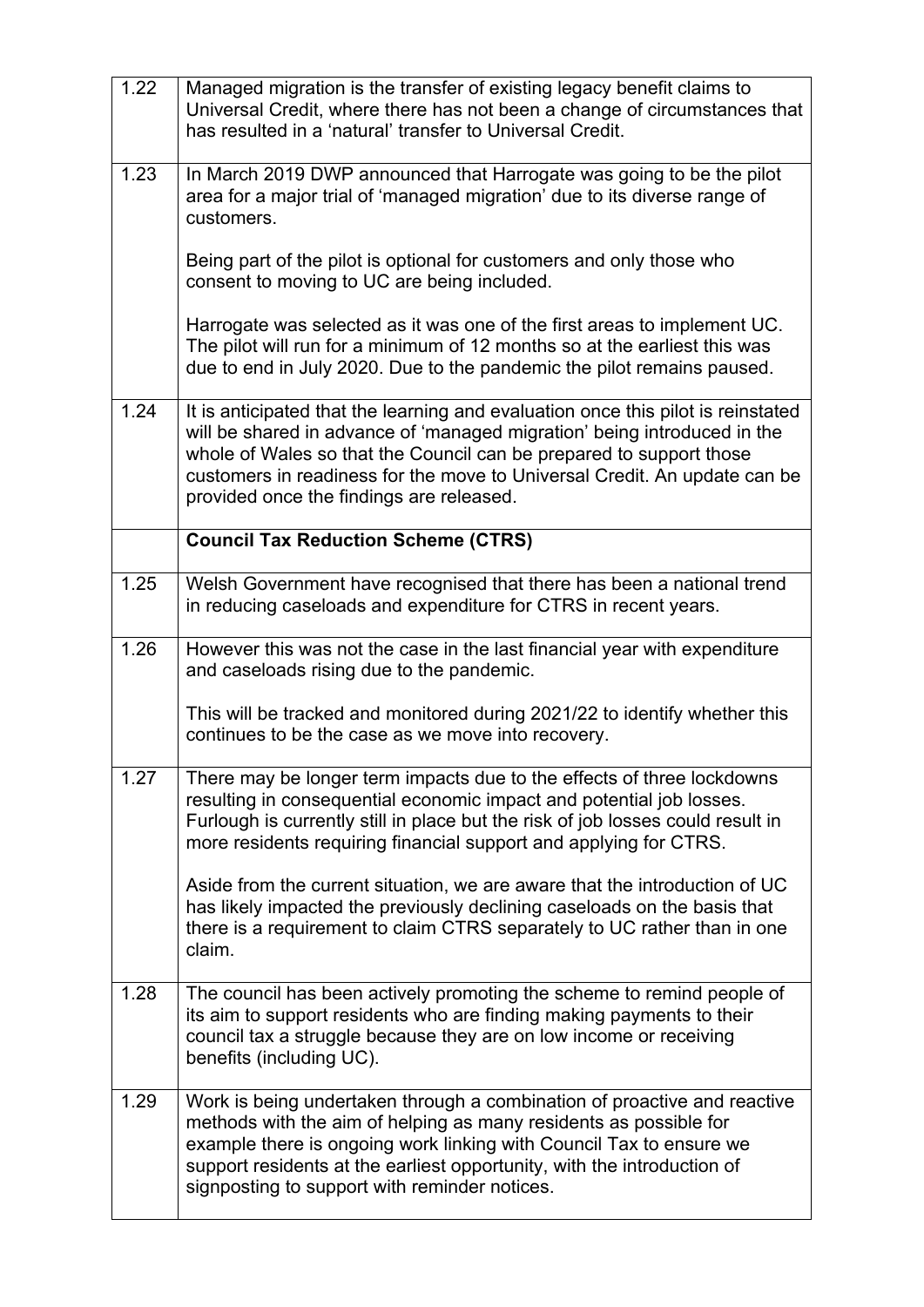|      | <b>Job Retention Scheme</b>                                                                                                                                                                                                                                                                                                                                                                                                             |  |  |
|------|-----------------------------------------------------------------------------------------------------------------------------------------------------------------------------------------------------------------------------------------------------------------------------------------------------------------------------------------------------------------------------------------------------------------------------------------|--|--|
| 1.30 | The Job Retention Scheme was initially due to end 31 <sup>st</sup> October 2020 but<br>has been extended to 30 <sup>th</sup> September 2021.                                                                                                                                                                                                                                                                                            |  |  |
|      | As at May 2021, according to HM Revenue & Customs a total of 29,600<br>people are being paid through the Job Retention Scheme in Flintshire.                                                                                                                                                                                                                                                                                            |  |  |
|      | It is expected that ongoing financial support and welfare advice will<br>continue for those who may face redundancy or who are subject to<br>reduced income through the Job Retention Scheme.                                                                                                                                                                                                                                           |  |  |
|      | NHS Track and Trace Isolation Support Grant Payment                                                                                                                                                                                                                                                                                                                                                                                     |  |  |
| 1.31 | The Self Isolation Support Scheme introduced in Wales in November 2020<br>provided a £500 payment for those who cannot work from home and must<br>self-isolate, and for parents and carers on low incomes with children who<br>are self-isolating.                                                                                                                                                                                      |  |  |
|      | The scheme is to be reviewed June 2021.                                                                                                                                                                                                                                                                                                                                                                                                 |  |  |
|      | In order to receive the payment, residents are required to fulfil all four of<br>the following criteria:-                                                                                                                                                                                                                                                                                                                               |  |  |
|      | 1. Residents are currently receiving Universal Credit, Working Tax<br>Credit, Income-based Employment and Support allowance,<br>Income-Based Jobseeker's Allowance, Income Support, Housing<br><b>Benefit and/or Pension Credit;</b><br>2. Are employed or self-employed;<br>3. Are unable to work from home and will lose income as a result;<br>4. Have been told to self-isolate by NHS Test and Trace, either for 10<br>or 14 days. |  |  |
| 1.32 | Latest statistics provided by Welsh Government show that Flintshire is<br>following the Welsh trend.                                                                                                                                                                                                                                                                                                                                    |  |  |
|      |                                                                                                                                                                                                                                                                                                                                                                                                                                         |  |  |
|      | <b>Track &amp; Trace - Flintshire</b><br>500<br>60%<br>450<br>50%<br>400<br>350<br>40%<br>300<br>250<br>30%<br>200<br>20%<br>150<br>100<br>10%<br>50<br>0%<br>0<br>3.2.21<br>17.2.21<br>14.4.21<br>28.4.21<br>3.3.21<br>17.3.21<br>31.3.21<br>$\blacksquare$ Pending<br>Received<br>iiiiiiiiiiiiiiii Processed<br>- Approved                                                                                                            |  |  |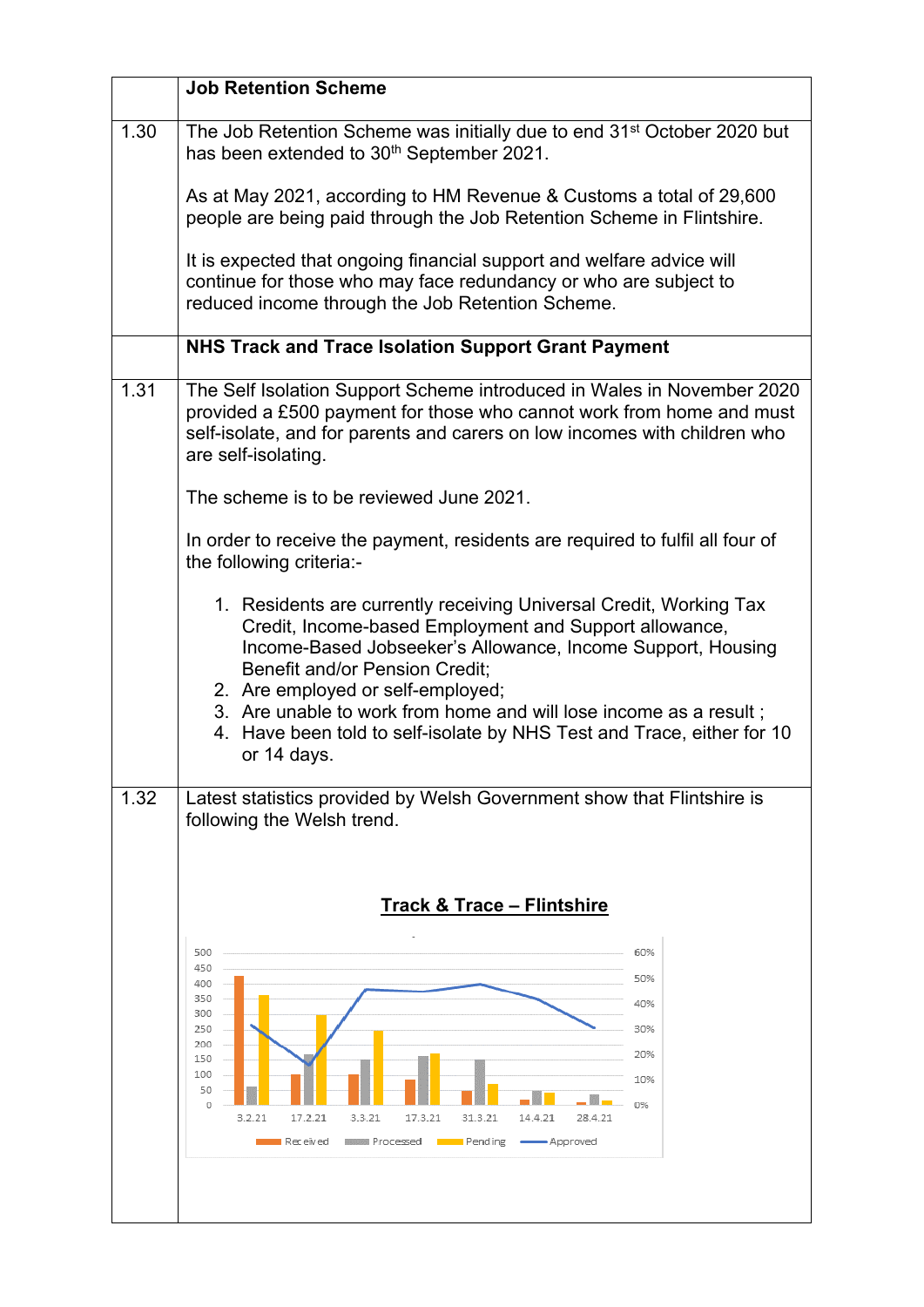|      | <b>Track &amp; Trace - Wales</b>                                                                                                                                                                                                                                                                                                                                                                                                                                                                                                                                                                 |  |  |  |
|------|--------------------------------------------------------------------------------------------------------------------------------------------------------------------------------------------------------------------------------------------------------------------------------------------------------------------------------------------------------------------------------------------------------------------------------------------------------------------------------------------------------------------------------------------------------------------------------------------------|--|--|--|
|      |                                                                                                                                                                                                                                                                                                                                                                                                                                                                                                                                                                                                  |  |  |  |
|      | 3500<br>60%                                                                                                                                                                                                                                                                                                                                                                                                                                                                                                                                                                                      |  |  |  |
|      | 3000                                                                                                                                                                                                                                                                                                                                                                                                                                                                                                                                                                                             |  |  |  |
|      | 2500                                                                                                                                                                                                                                                                                                                                                                                                                                                                                                                                                                                             |  |  |  |
|      | 2000<br>30%                                                                                                                                                                                                                                                                                                                                                                                                                                                                                                                                                                                      |  |  |  |
|      | 1500<br>20%                                                                                                                                                                                                                                                                                                                                                                                                                                                                                                                                                                                      |  |  |  |
|      | 1000<br>10%                                                                                                                                                                                                                                                                                                                                                                                                                                                                                                                                                                                      |  |  |  |
|      | 500                                                                                                                                                                                                                                                                                                                                                                                                                                                                                                                                                                                              |  |  |  |
|      | Ω<br>0%<br>3.2.21<br>17.2.21<br>3.3.21<br>17.3.21<br>31.3.21<br>14.4.21<br>28.4.21                                                                                                                                                                                                                                                                                                                                                                                                                                                                                                               |  |  |  |
|      | Processed<br><b>REBURNER</b> Pending<br>Received<br>- Approved                                                                                                                                                                                                                                                                                                                                                                                                                                                                                                                                   |  |  |  |
|      |                                                                                                                                                                                                                                                                                                                                                                                                                                                                                                                                                                                                  |  |  |  |
|      | The welfare team administer the payments which provides opportunities to                                                                                                                                                                                                                                                                                                                                                                                                                                                                                                                         |  |  |  |
|      | identify any wider support that may be required and join up with services at<br>the earliest opportunity.                                                                                                                                                                                                                                                                                                                                                                                                                                                                                        |  |  |  |
|      |                                                                                                                                                                                                                                                                                                                                                                                                                                                                                                                                                                                                  |  |  |  |
|      | <b>Carer's Bonus Payment</b>                                                                                                                                                                                                                                                                                                                                                                                                                                                                                                                                                                     |  |  |  |
| 1.33 | On 1 <sup>st</sup> May 2020 Welsh Government committed to pay a £500 bonus to                                                                                                                                                                                                                                                                                                                                                                                                                                                                                                                    |  |  |  |
|      | care workers for their work during the Covid-19 Pandemic.                                                                                                                                                                                                                                                                                                                                                                                                                                                                                                                                        |  |  |  |
| 1.34 | In July 2021 Welsh Government are committed to also pay a bonus of<br>£500 to the following staff; support workers in commissioned<br>emergency/temporary accommodation, supported housing, floating support<br>workers and homelessness outreach workers are included for payment<br>with the team manager.<br>Local authority housing staff providing outreach service to<br>homeless people and working within emergency accommodation.<br>Ancillary staff in large 'hostel' type settings (providing all meals<br>catering, large communal areas) - security, kitchen and domestic<br>staff. |  |  |  |
| 1.35 | As the bonus is to be treated as earned income, this will result in a<br>reduction in HB/CTRS for the period for which it covers. If this is due for<br>a past period will result in an overpayment of HB and CTRS                                                                                                                                                                                                                                                                                                                                                                               |  |  |  |
|      | Current volumes are not yet known, however work has been undertaken to<br>minimise the impact on residents Flintshire have made a local decision<br>to write off any related overpayments through the Bad Debt provision.                                                                                                                                                                                                                                                                                                                                                                        |  |  |  |
|      | <b>Support Services</b>                                                                                                                                                                                                                                                                                                                                                                                                                                                                                                                                                                          |  |  |  |
| 1.36 | The Welfare Reform Team combines the administration of discretionary<br>housing payment with general financial and holistic support for all<br>customers inclusive of whether or not they are being impacted by Welfare<br>Reforms and their objectives include:                                                                                                                                                                                                                                                                                                                                 |  |  |  |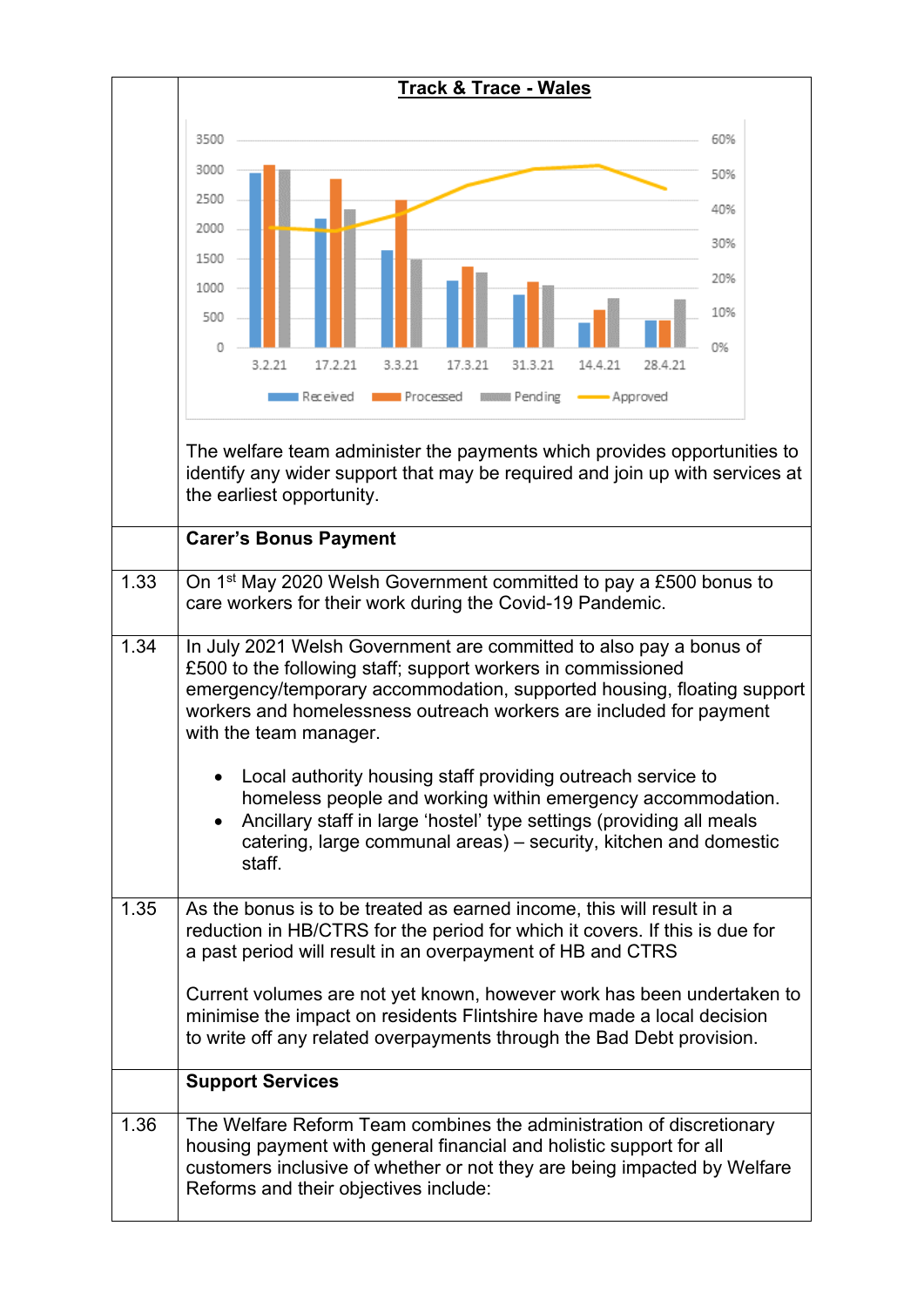|      | Support the Poverty and vulnerability agenda<br>٠<br>Contribute to building community and financial resilience<br>Provide interventions to residents with financial, fuel and child                                                                                                                                                                                                                                          |  |  |
|------|------------------------------------------------------------------------------------------------------------------------------------------------------------------------------------------------------------------------------------------------------------------------------------------------------------------------------------------------------------------------------------------------------------------------------|--|--|
|      | poverty concerns<br>Provide a range of supportive measures to mitigate the impacts of<br>poverty and vulnerability.                                                                                                                                                                                                                                                                                                          |  |  |
| 1.37 | Assistance is offered and provided to residents who may be struggling to<br>re-align their finances, e.g. assistance to navigate which benefits they<br>could claim and help to access other support that may be available.                                                                                                                                                                                                  |  |  |
|      | As part of the drive for the holistic approach to supporting residents,<br>partnership and collective working arrangements have been created with<br>organisations such as; Warm Wales; and Flintshire Local Voluntary<br>Council (FLVC)                                                                                                                                                                                     |  |  |
|      | Working with and developing partnerships is key to successful outcomes<br>for our residents.                                                                                                                                                                                                                                                                                                                                 |  |  |
| 1.38 | This work is critical now and will provide an opportunity to reflect on the<br>effectiveness of support and partnerships which will enable these services<br>to be available to flexibly respond to emerging issues in the future.                                                                                                                                                                                           |  |  |
| 1.39 | Flintshire, are represented and play an active role in the Welsh<br>Governments Regional Advice Network. North Wales Regional Advice<br>Network priorities for 2021 are:-                                                                                                                                                                                                                                                    |  |  |
|      | Provider mapping, directory and awareness for referral                                                                                                                                                                                                                                                                                                                                                                       |  |  |
|      | Shared approach for referrals and referral portal<br>Understanding and overcoming rural barriers                                                                                                                                                                                                                                                                                                                             |  |  |
|      | Shared training for providers                                                                                                                                                                                                                                                                                                                                                                                                |  |  |
|      | The network aims to provide links between Welsh Government and local<br>services which will support the development of a strategic approach to the<br>provision of social welfare advice and information services across the<br>region, by working collaboratively with other providers, funders and<br>relevant stakeholders.                                                                                               |  |  |
| 1.40 | Flintshire manage and coordinate the work of the Tackling Poverty<br>Partnership, this group has representatives from all sectors and its aim is<br>to coordinate, influence and where possible align advice provision in the<br>county in order to mitigate the negative impacts of Welfare Reform, identify<br>need from within the communities and support our residents by tackling<br>poverty and promoting well-being. |  |  |
| 1.41 | The Bevan Foundation's latest work on the Welsh Benefits System finds<br>that schemes such as Free School Meals, Council Tax Reduction Scheme                                                                                                                                                                                                                                                                                |  |  |
|      | and Discretionary Assistance Fund require review to ensure accessibility                                                                                                                                                                                                                                                                                                                                                     |  |  |
|      | and simplifying of benefits to help more families out of poverty (a link to<br>the report is included below).                                                                                                                                                                                                                                                                                                                |  |  |
| 1.42 | The Pandemic has highlighted and resulted in more residents experiencing                                                                                                                                                                                                                                                                                                                                                     |  |  |
|      | negative impacts on their financial situation.                                                                                                                                                                                                                                                                                                                                                                               |  |  |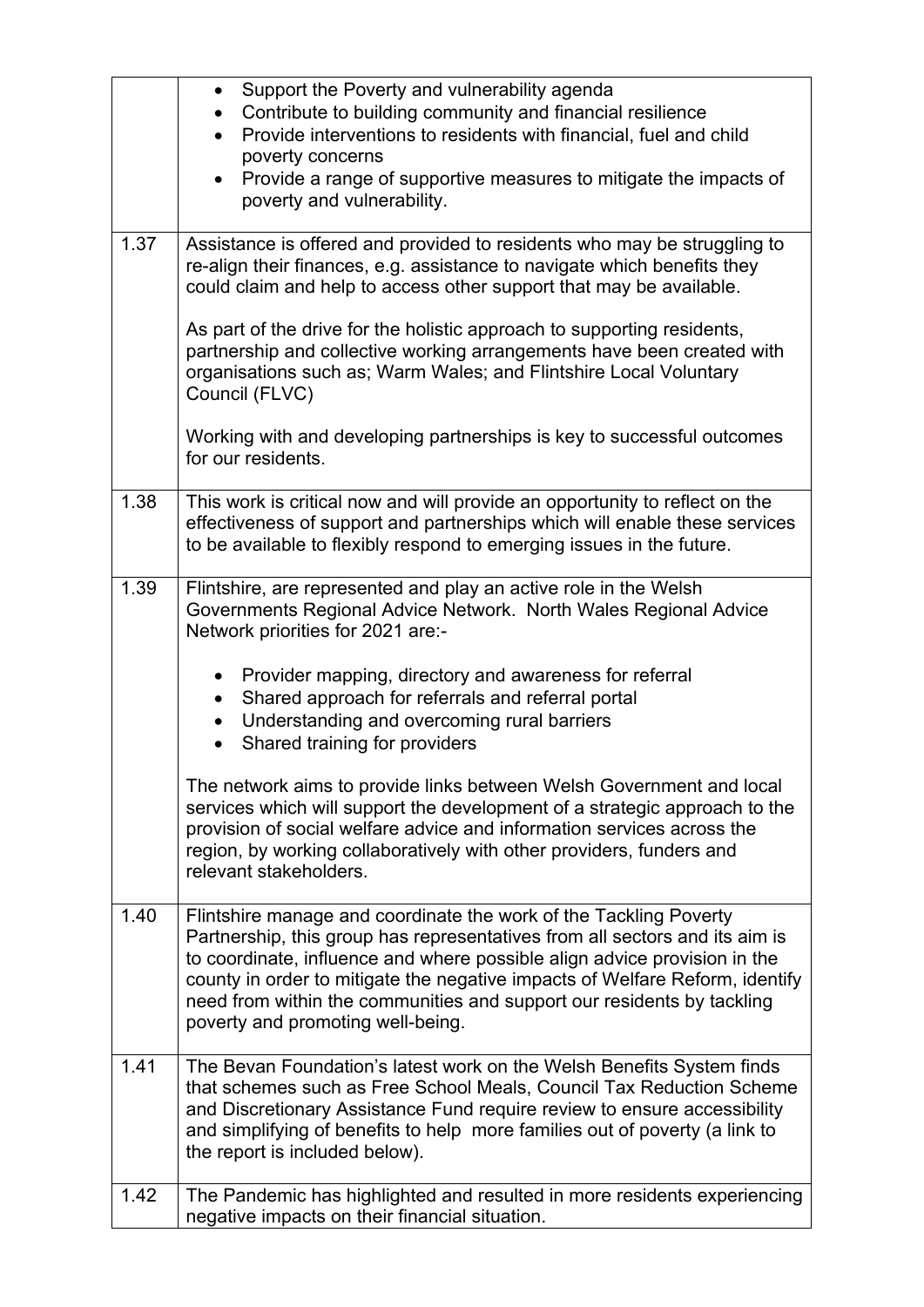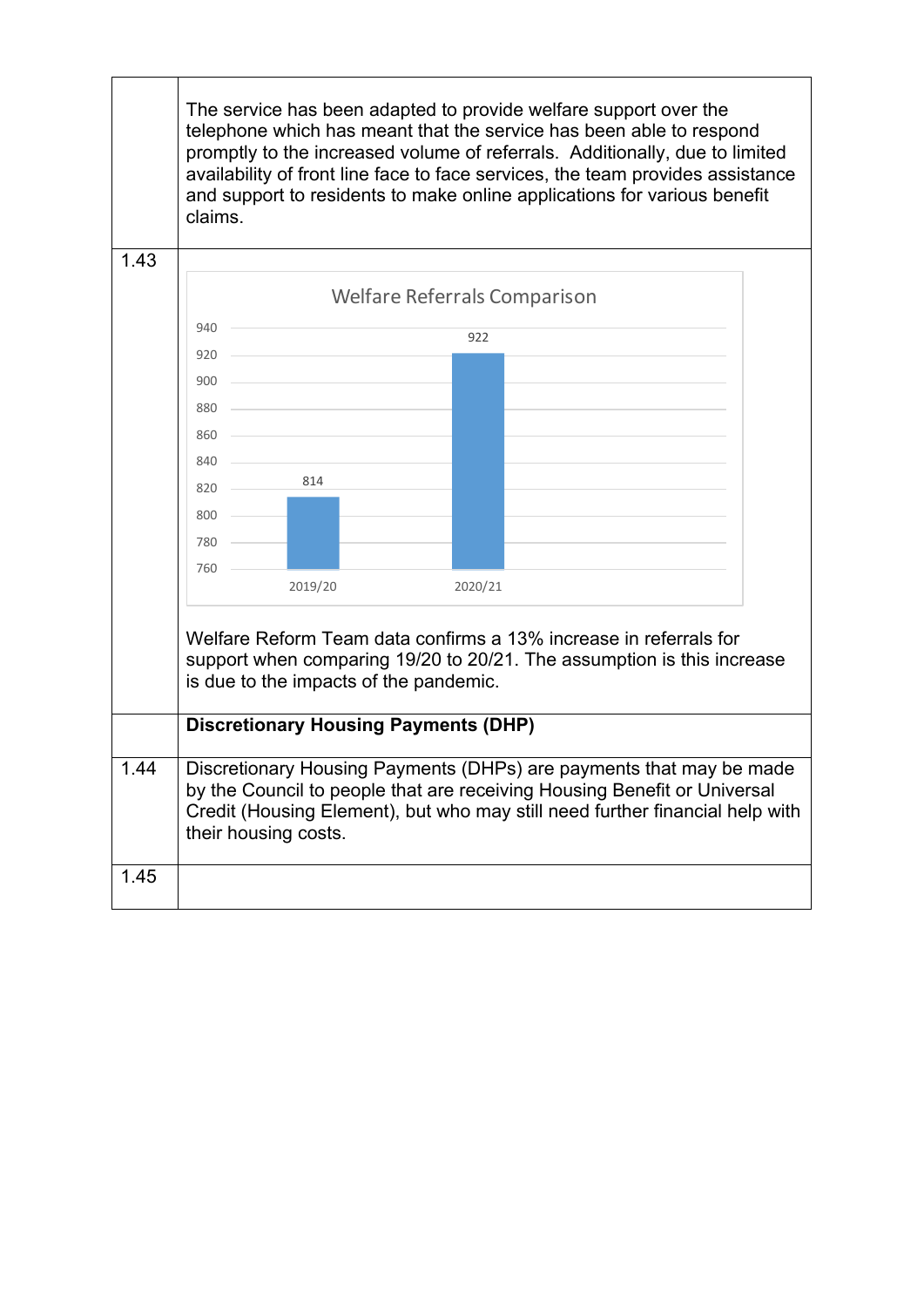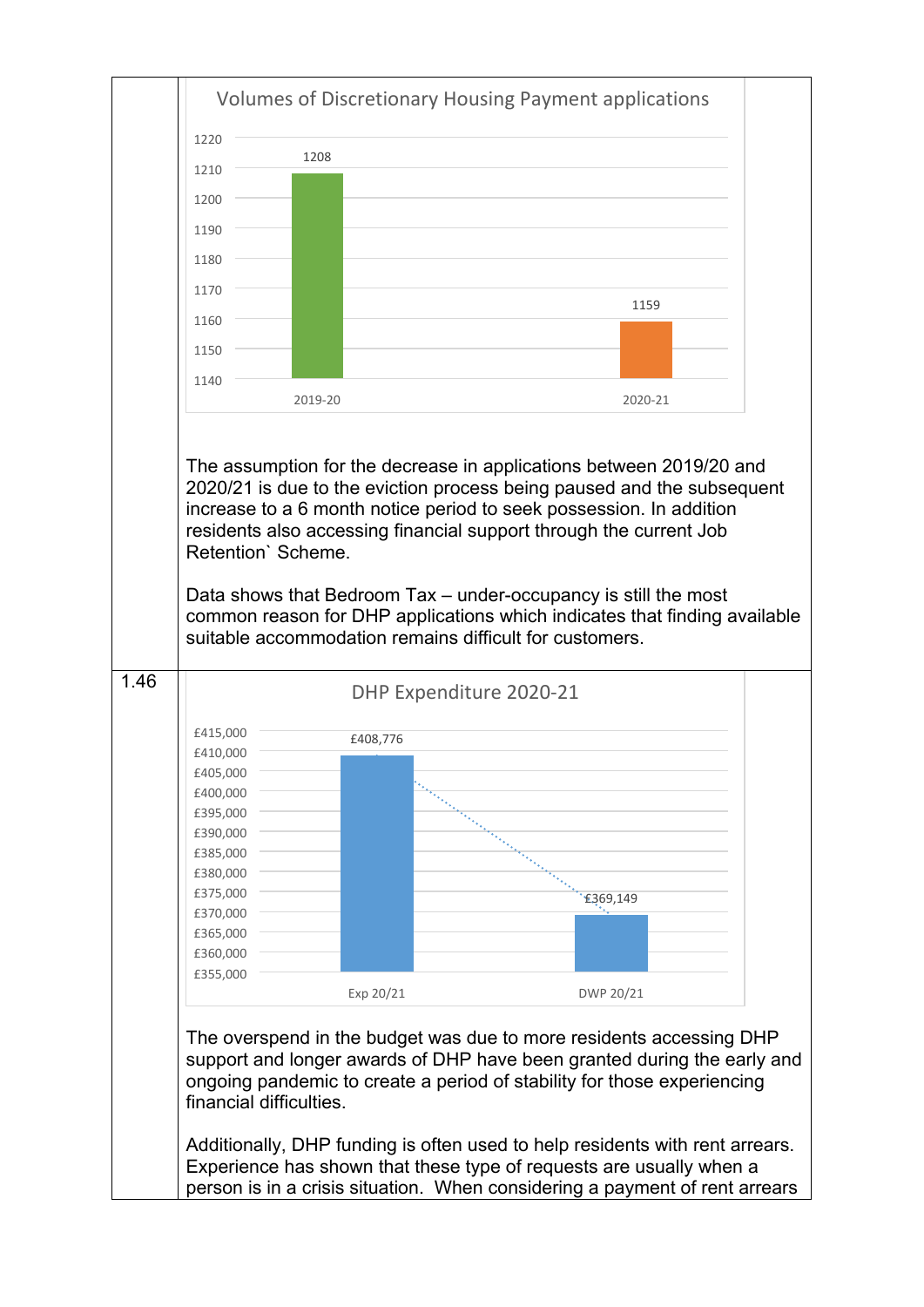|      |  | the aim is to prevent the risk of homelessness, how best to safeguard a<br>tenancy and the financial implications of not implementing support.                                                                                                                                                                                                    |
|------|--|---------------------------------------------------------------------------------------------------------------------------------------------------------------------------------------------------------------------------------------------------------------------------------------------------------------------------------------------------|
| 1.47 |  | In March 2021, Local Authorities received notice that Department for<br>Works & Pensions (DWP) made an error in calculating funding<br>arrangements and as a result of this error Flintshire were underpaid by<br>£2,109. DWP confirmed that they would correct this error and this would<br>be rectified in 2021/22.                             |
|      |  | The total DHP funding for England and Wales in 2021-22 will be £140<br>million. The DWP only allocated £100m at the start of the year using each<br>LA's individual funding amount for 2020-21 as a starting point. This<br>amount was then corrected to the amount Flintshire would have received<br>for 2020-21 if the errors had not occurred. |
|      |  | At mid-year 2021-22 the DWP will allocate a reserved £40 million of<br>funding based on the latest caseload data. This additional payment should<br>be due in September 2021                                                                                                                                                                      |

| 2.00       |                                                                                                                                                                                                                                                                                                                                        | <b>RESOURCE IMPLICATIONS</b>                                                                                                                                                                                               |           |  |
|------------|----------------------------------------------------------------------------------------------------------------------------------------------------------------------------------------------------------------------------------------------------------------------------------------------------------------------------------------|----------------------------------------------------------------------------------------------------------------------------------------------------------------------------------------------------------------------------|-----------|--|
| 2.01       |                                                                                                                                                                                                                                                                                                                                        | Due to the changes in funding arrangements by DWP for 2021/22, the<br>initial funding for Flintshire for 2021/22 is £205,444. Currently, Flintshire<br>are unaware of how much funding will be received in September 2021. |           |  |
| 2.02       | Delivery of Personal Budgeting Support is no longer funded by DWP.<br>However, Welfare and budgeting support will continue to be provided by<br>the Welfare Reform Team due to the extra resources that have been<br>secured for the next two years and a further financial pressure has been<br>highlighted for year three.           |                                                                                                                                                                                                                            |           |  |
|            | 2.03<br>Since April 2020 to help meet the demands of new and existing customer<br>needs support has been adapted. There has been a significant increase<br>in the volumes of customers requiring support comparing 2019/2020<br>referrals to 2020/2021 that has been an approx. 13% increase.<br>Welfare Support Provided - Comparison |                                                                                                                                                                                                                            |           |  |
|            | 940                                                                                                                                                                                                                                                                                                                                    |                                                                                                                                                                                                                            | 922       |  |
| 920<br>900 |                                                                                                                                                                                                                                                                                                                                        |                                                                                                                                                                                                                            |           |  |
|            |                                                                                                                                                                                                                                                                                                                                        |                                                                                                                                                                                                                            |           |  |
|            | <b>Vo. of Referrals</b><br>880                                                                                                                                                                                                                                                                                                         |                                                                                                                                                                                                                            |           |  |
|            | 860<br>840                                                                                                                                                                                                                                                                                                                             |                                                                                                                                                                                                                            |           |  |
|            | 820                                                                                                                                                                                                                                                                                                                                    |                                                                                                                                                                                                                            |           |  |
|            | 800                                                                                                                                                                                                                                                                                                                                    |                                                                                                                                                                                                                            |           |  |
|            | 780                                                                                                                                                                                                                                                                                                                                    |                                                                                                                                                                                                                            |           |  |
|            | 760                                                                                                                                                                                                                                                                                                                                    |                                                                                                                                                                                                                            |           |  |
| 2019-2020  |                                                                                                                                                                                                                                                                                                                                        |                                                                                                                                                                                                                            | 2020-2021 |  |
|            |                                                                                                                                                                                                                                                                                                                                        |                                                                                                                                                                                                                            |           |  |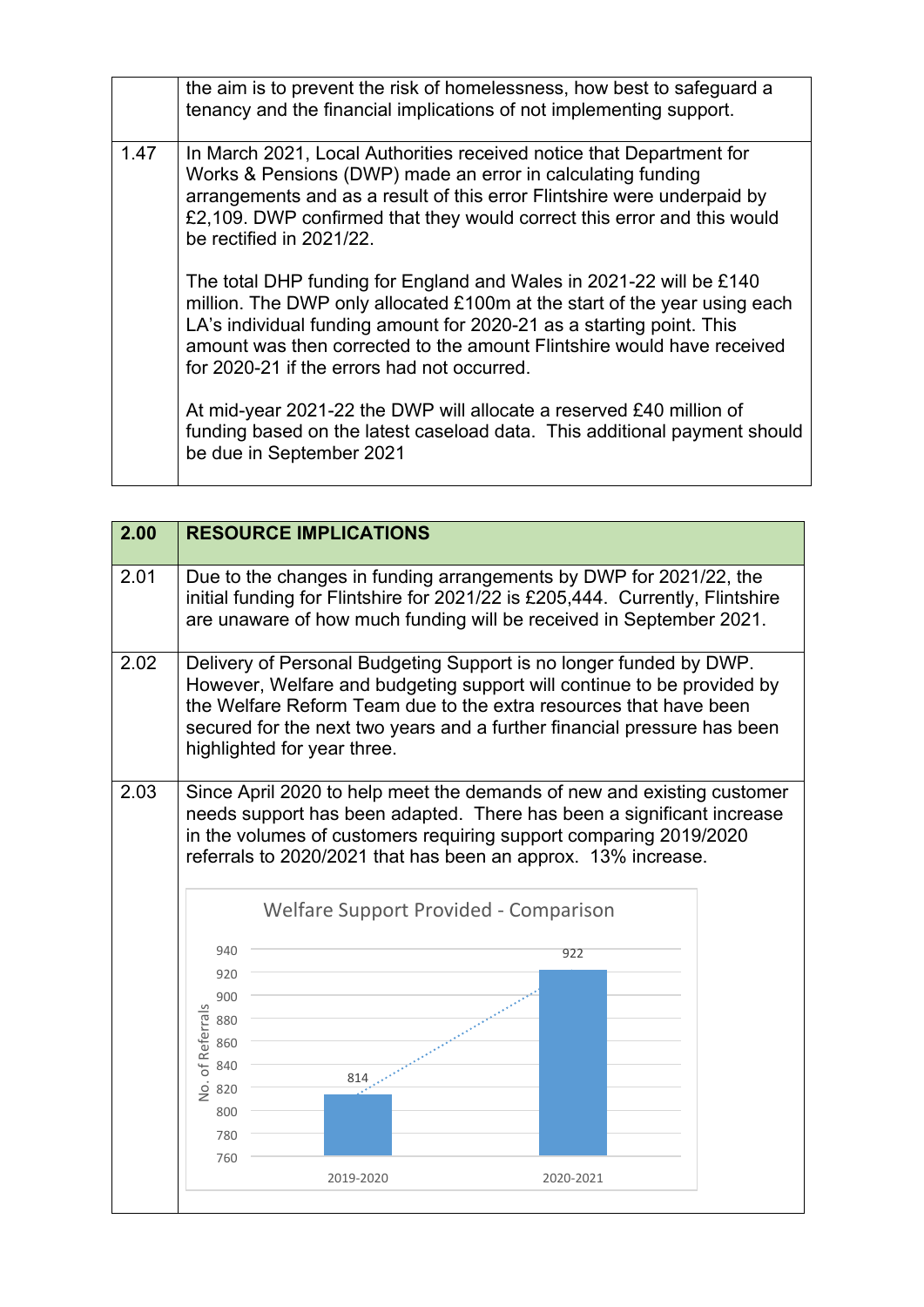| 2.04 | The approach of the team has been really clear in terms of support being<br>focused on the customer and their needs to move forward into a better<br>position both financially and in terms of their general well-being.                                                                                                                                                                                                                                                                                                                                                                                                                               |  |
|------|--------------------------------------------------------------------------------------------------------------------------------------------------------------------------------------------------------------------------------------------------------------------------------------------------------------------------------------------------------------------------------------------------------------------------------------------------------------------------------------------------------------------------------------------------------------------------------------------------------------------------------------------------------|--|
| 2.05 | Our understanding is that there are long lead times to access debt advice<br>which can exacerbate an already challenging financial situation.<br>Additional resources are currently being considered to fund a specialist<br>debt advisor within the Housing Benefits Service and a business case is<br>being developed to secure funding resource this much needed position.<br>The team have a good understanding of any emerging trends which could<br>potentially put a customer at risk of losing their home or reaching crisis<br>point and are able to share any such observations amongst other<br>organisations both internal and externally. |  |
|      | <b>FINANCIAL IMPLICATIONS</b>                                                                                                                                                                                                                                                                                                                                                                                                                                                                                                                                                                                                                          |  |
| 2.06 | Since April 2019, the DWP have not provided funding for the Council to<br>provide support to Universal Credit customers with Personal Budgeting<br>Support and Assisted Digital Support. The team have continued to deliver<br>this and during 2020/21 429 residents were provided with budgeting<br>support alone.                                                                                                                                                                                                                                                                                                                                    |  |

÷.

| 3.00 | <b>IMPACT ASSESSMENT AND RISK MANAGEMENT</b>                                                                                              |                                                                                                                                                         |  |
|------|-------------------------------------------------------------------------------------------------------------------------------------------|---------------------------------------------------------------------------------------------------------------------------------------------------------|--|
| 3.01 | Under the five delivery principles of the Well-being of Future Generations<br>Act the Welfare Reform Team can have the following impacts: |                                                                                                                                                         |  |
|      | Long-term                                                                                                                                 | Positive impact on longer term solutions to<br>help people manage their financial<br>commitment and sustaining their homes.                             |  |
|      | Prevention                                                                                                                                | Positive impact by supporting people out of<br>poverty.                                                                                                 |  |
|      | Integration                                                                                                                               | Positive impact by working with other<br>organisations to promote positive changes.                                                                     |  |
|      | Collaboration                                                                                                                             | As above                                                                                                                                                |  |
|      | Involvement                                                                                                                               | As above                                                                                                                                                |  |
|      | <b>Well-being Goals Impact</b>                                                                                                            |                                                                                                                                                         |  |
|      | <b>Prosperous Wales</b>                                                                                                                   | Positive impact – support residents to<br>address poverty and improve life chances<br>particularly those most adversely impacted<br>by Welfare Reforms. |  |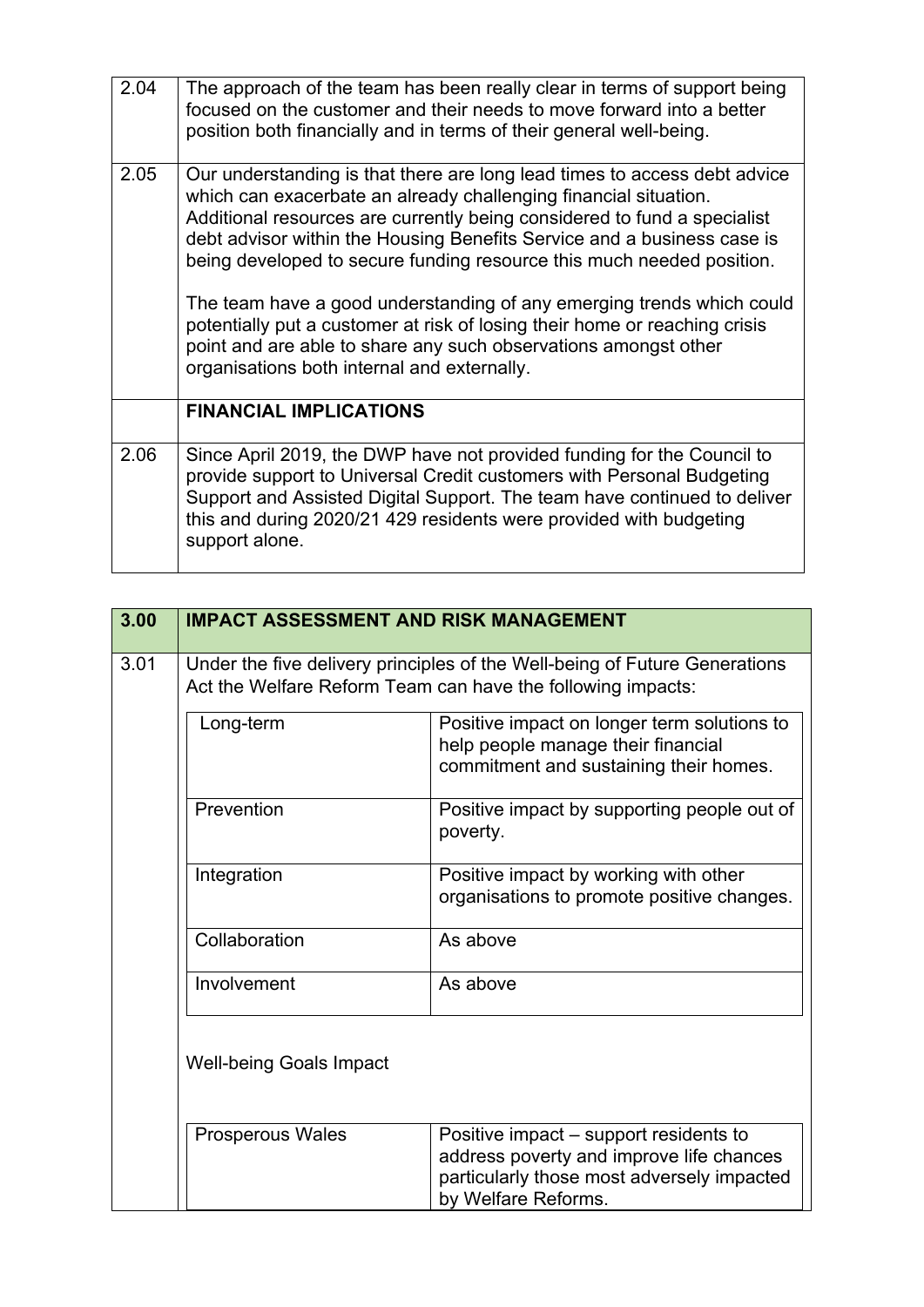| <b>Resilient Wales</b>     | No impact                                                                                                                                                                 |
|----------------------------|---------------------------------------------------------------------------------------------------------------------------------------------------------------------------|
| <b>Healthier Wales</b>     | Positive - supporting residents with skills<br>and knowledge that influence better<br>choices which promote better health and<br>wellbeing.                               |
| More equal Wales           | Positive - By supporting residents to move<br>out of poverty this also contributes to<br>enabling residents to fulfil their potential no<br>matter what their background. |
| <b>Cohesive Wales</b>      | No impact                                                                                                                                                                 |
| <b>Vibrant Wales</b>       | No impact                                                                                                                                                                 |
| Globally responsible Wales | Positive – support residents to make simple<br>changes such as reviewing energy<br>providers and bank processes - such as<br>the promotion of local credit unions.        |

| 4.00 | <b>CONSULTATIONS REQUIRED/CARRIED OUT</b>                                                                                           |
|------|-------------------------------------------------------------------------------------------------------------------------------------|
| 4.01 | This report was discussed in the Community, Housing and Asset Overview<br>and Scrutiny Committee on 16 June 2021 and was supported. |

| 5.00 | <b>APPENDICES</b> |
|------|-------------------|
| 5.01 | None.             |

| 6.00 | <b>LIST OF ACCESSIBLE BACKGROUND DOCUMENTS</b>                                                          |
|------|---------------------------------------------------------------------------------------------------------|
| 6.01 | https://stat-xplore.dwp.gov.uk/webapi/jsf/dataCatalogueExplorer.xhtml                                   |
| 6.02 | https://www.bevanfoundation.org/wp-content/uploads/2020/09/Welsh-<br>Benefits-System-Final-Report-1.pdf |
| 6.03 | https://www.ons.gov.uk/employmentandlabourmarket/peoplenotinwork/une<br>mployment/timeseries/ycnm/lms   |

| 7.00 |                                       | <b>CONTACT OFFICER DETAILS</b>  |
|------|---------------------------------------|---------------------------------|
| 7.01 | <b>Contact Officer: Jen Griffiths</b> |                                 |
|      | Telephone:                            | $01352 - 702929$                |
|      | E-mail:                               | Jen.Griffiths@flintshire.gov.uk |